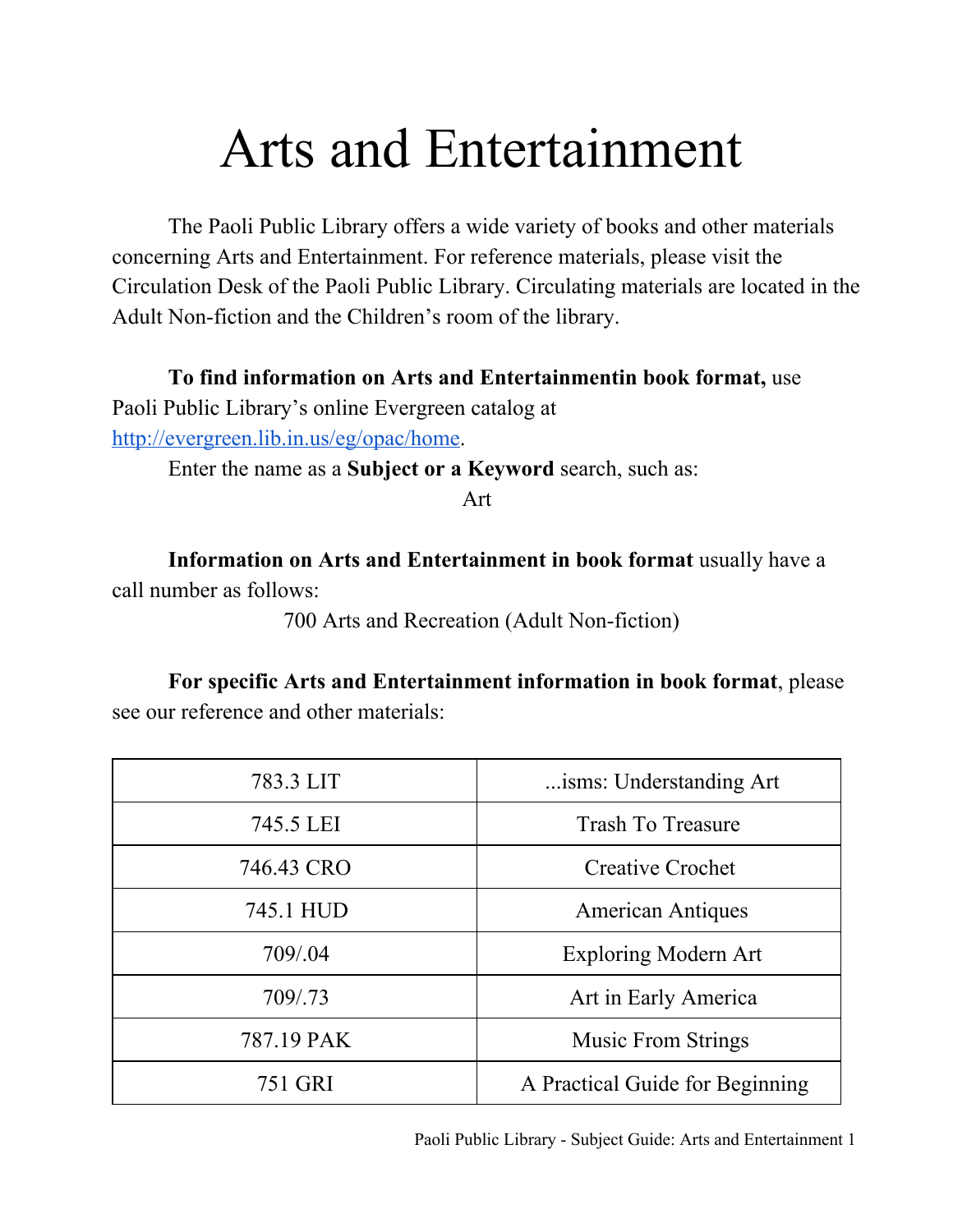|            | Painters                                                  |
|------------|-----------------------------------------------------------|
| 709/.8     | Latin American Art                                        |
| 796 McG    | Careers inside the World of Sports and<br>Entertainment   |
| 709 KAI    | Understanding Art: Portraits,<br>Personalities, and Ideas |
| 759.04 BAZ | Baroque and Rococo                                        |
| 791 KAI    | <b>Awesome Entertainment Records</b>                      |
| 709.5      | Come Look With Me: Asian Art                              |
| 704        | American Indian Art                                       |
| 709.03 CAN | Mainstreams of Modern Art                                 |
| 750        | Come Look With Me: Enjoying Art<br>with Children          |
| 395.3 POS  | <b>Emily Post On Entertaining</b>                         |
| 642.4 AME  | Celebrate: Healthy Entertaining For Any<br>Occasion       |

**To search** Inspire's online databases at [http://inspire.net/,](http://www.google.com/url?q=http%3A%2F%2Finspire.net%2F&sa=D&sntz=1&usg=AFQjCNGmG_5xOU01M_eGdBZ4K6icPucxZA) consult these sources from the Paoli Public Library or from home and office.

> *Academic Search Premier eBooks on EBSCOhost Gale Virtual Reference Library Google Scholar MasterFILE Premier WorldCat*

**For Internet sources,** consult these links that have been identified by library staff as particularly useful.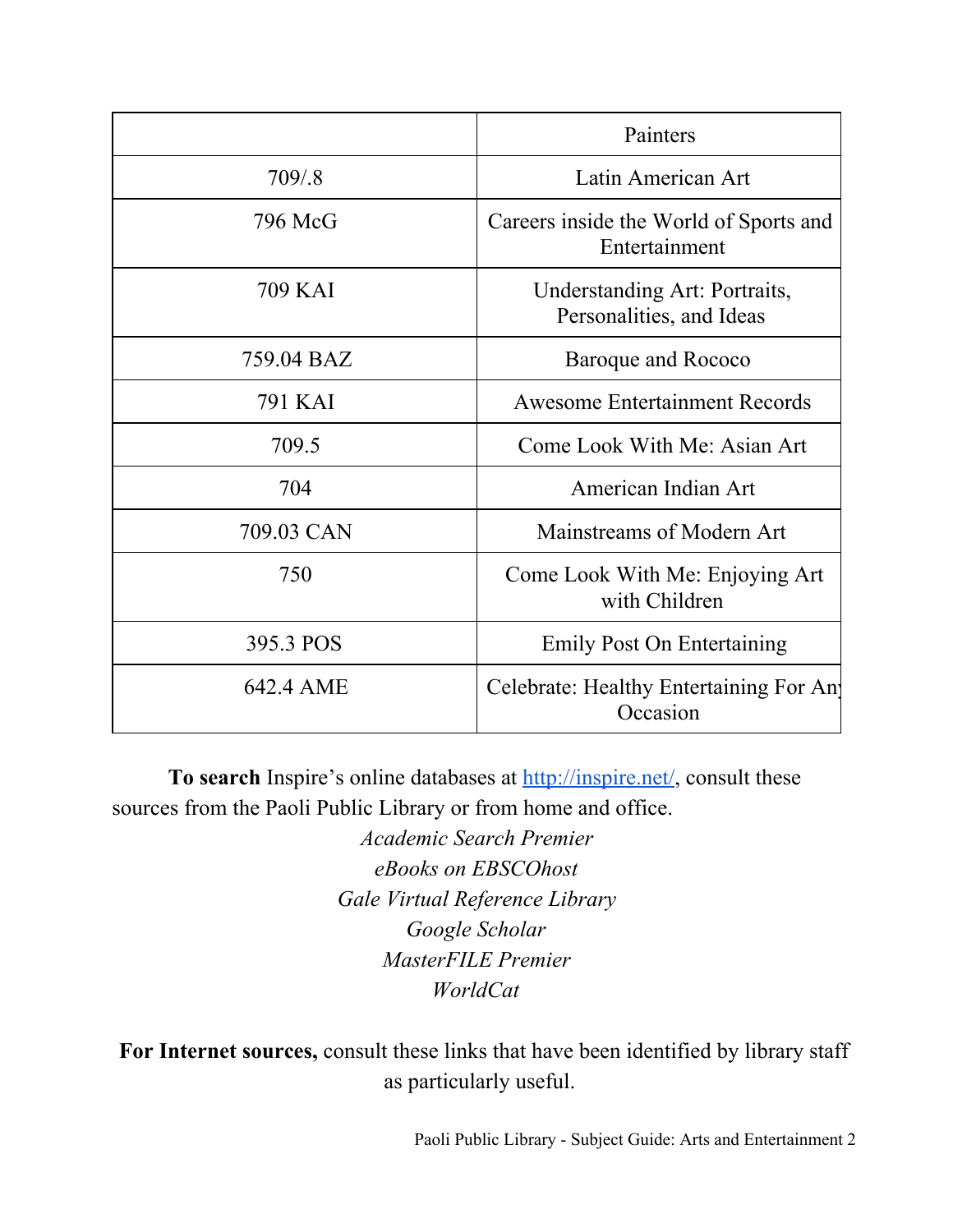| Antiques: Collector Online's Club<br>Directory | http://www.collectoronline.com/clubs.h<br>tml                                   |
|------------------------------------------------|---------------------------------------------------------------------------------|
| Curioscape                                     | http://www.curioscape.com/                                                      |
| <b>Internet Auction Directory</b>              | http://www.auction-lynx.com/                                                    |
| Art Images for College Teachers                | http://quod.lib.umich.edu/cgi/i/image/in<br>age-idx?page=index;c=aict;g=arch-ic |
| <b>Artifice Great Buildings Online</b>         | http://www.greatbuildings.com/gbc/buil<br>dings.html                            |
| Blue Book of Building and<br>Construction      | http://thebluebook.com/                                                         |
| Cities / Buildings Archive                     | http://www.washington.edu/ark2/                                                 |
| Cyburbia.org                                   | http://www.cyburbia.org/                                                        |
| Artsweb                                        | http://www.theartsweb.com/                                                      |
| Gateway to Art History                         | http://witcombe.sbc.edu/ARTHLinks.ht<br>ml                                      |
| New York Public Library Digital Art<br>Gallery | http://digitalgallery.nypl.org/nypldigital<br>ndex.cfm                          |
| Emmy Award                                     | http://www.emmys.org/                                                           |
| Oscar.com                                      | http://oscar.go.com/                                                            |
| Screen Actors Guild (SAG) Awards               | http://www.sagawards.org/                                                       |
| Tony Awards                                    | http://www.tonys.org/                                                           |
| Debbie Travis' Painted House                   | http://www.painted-house.com/                                                   |
| ArtCyclopedia                                  | http://www.artcyclopedia.com/                                                   |
| ArtDaily.org                                   | http://www.artdaily.org/                                                        |
|                                                |                                                                                 |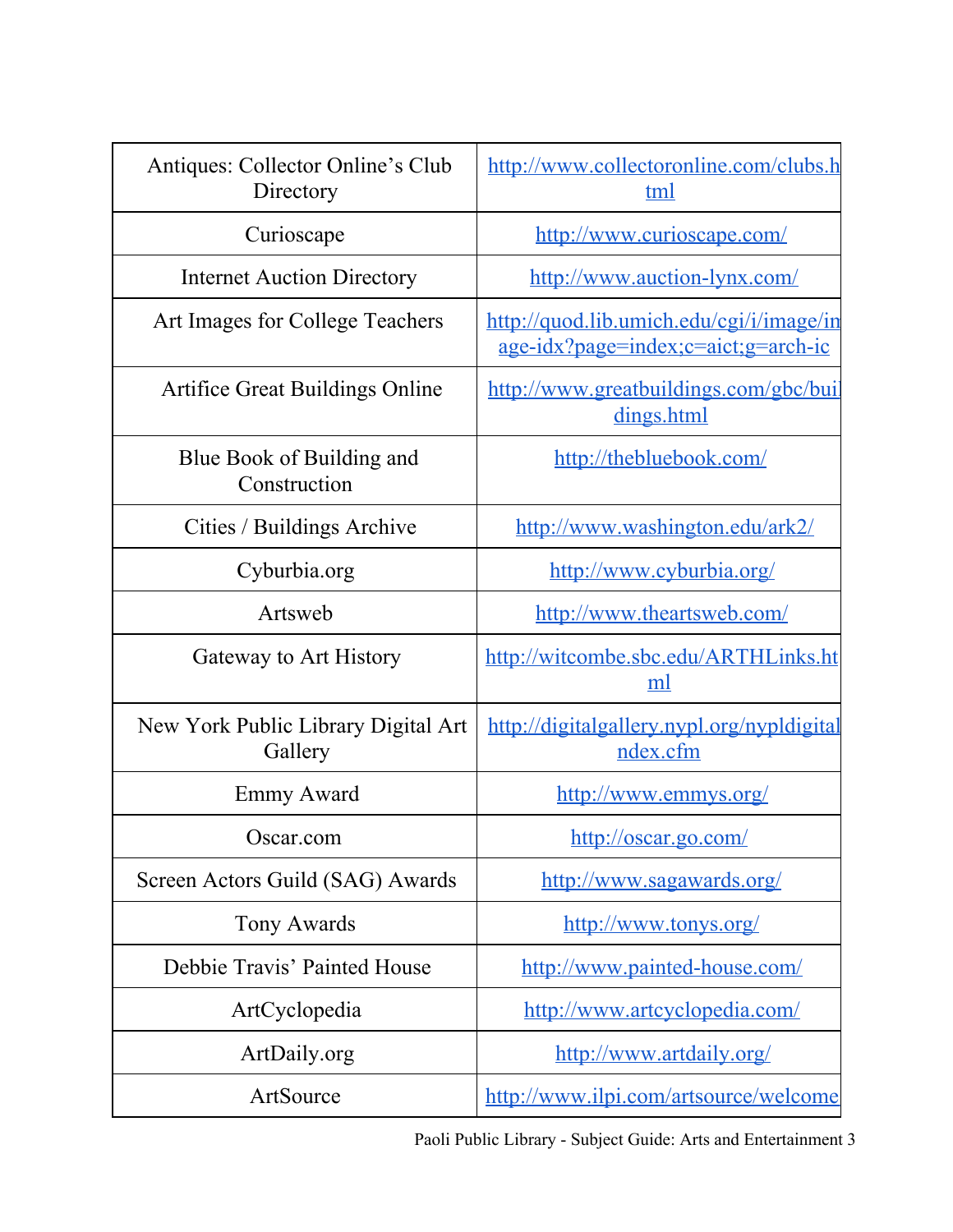|                                                 | html                                                          |
|-------------------------------------------------|---------------------------------------------------------------|
| AskART.com                                      | http://www.askart.com/                                        |
| Colored Pencil Society of America               | http://www.cpsa.org/                                          |
| Daryl Cagle's Professional Cartoonists<br>Index | http://www.cagle.com/                                         |
| <b>Internet Art Resources</b>                   | http://www.artresources.com/                                  |
| World Wide Art Resources                        | http://wwar.com/                                              |
| The Cyber Hymnal                                | http://www.cyberhymnal.org/                                   |
| <b>Digital Traditional Folk Song Database</b>   | http://www.mudcat.org/threads.cfm                             |
| Lyrics World                                    | http://ntl.matrix.com.br/pfilho/summer.htm<br>tml             |
| <b>PML</b> Song Index                           | http://www.pmlib.org/popsongindex                             |
| <b>Scout Songs</b>                              | http://www.scoutorama.com/song/                               |
| Song Lyrics, Libretti                           | http://www.music.indiana.edu/music_re<br>sources/songlyr.html |
| <b>UTK</b> Song Index                           | http://www.lib.utk.edu/music/songdb                           |
| <b>World Anthem Database</b>                    | http://www.national-anthems.net/index.<br>tml                 |
| Yahoo! Lyrics                                   | http://dir.yahoo.com/Entertainment/Mus<br>ic/Lyrics/          |
| The All Movie Guide                             | http://www.allmovie.com/                                      |
| <b>Film Festivals</b>                           | http://www.filmfestivals.com/                                 |
| The Greatest Films                              | http://www.filmsite.org/                                      |
| Internet Movie Database (IMDB)                  | http://imdb.com/search                                        |
| Movie Review Query Engine                       | http://www.mrge.com/                                          |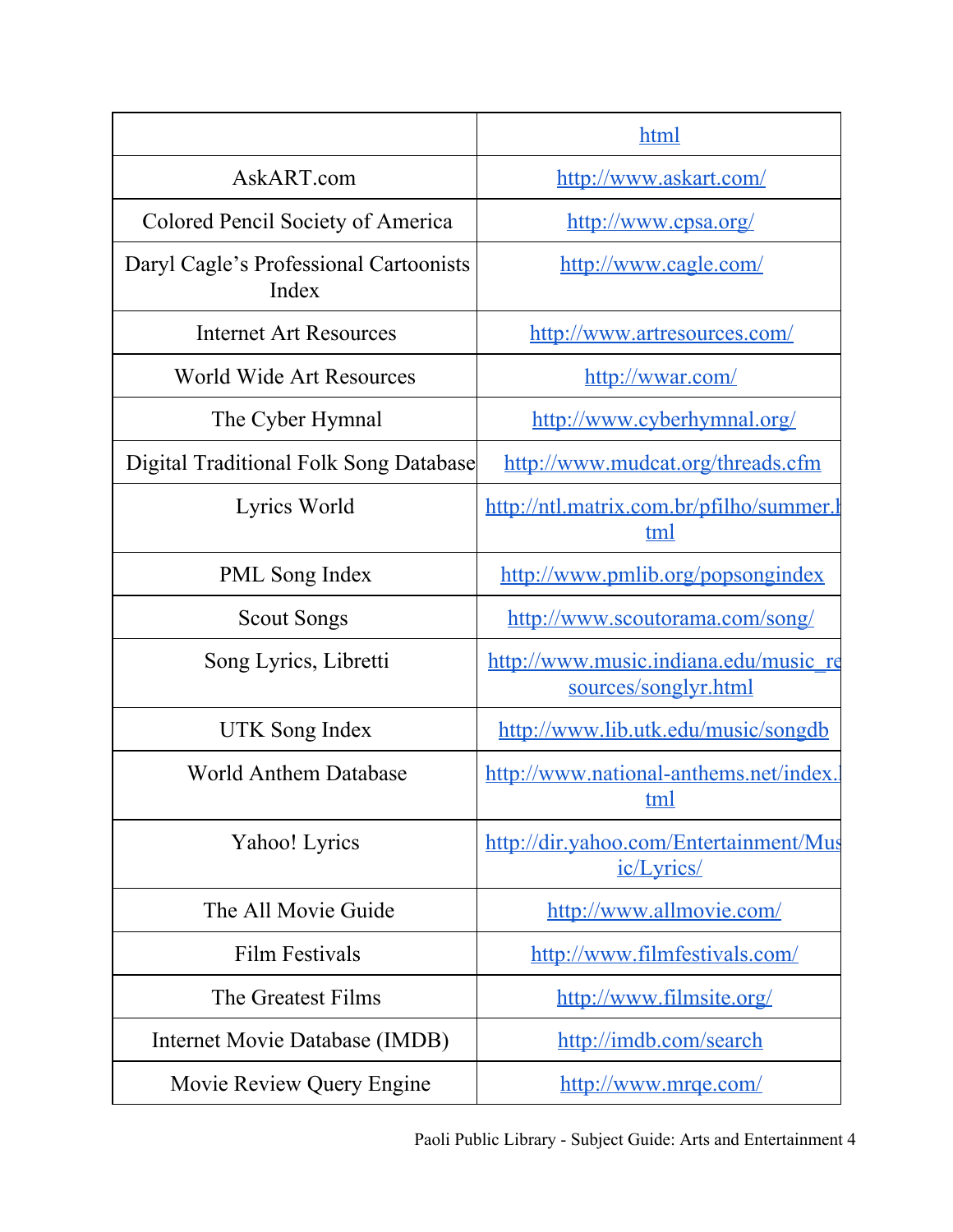| <b>Rotten Tomatoes</b>                    | http://www.rottentomatoes.com/                                                                       |
|-------------------------------------------|------------------------------------------------------------------------------------------------------|
| The Louvre (Paris)                        | http://www.louvre.fr/lly/commun/home<br>sp?bmLocale=en                                               |
| Museum of Online Museums                  | http://www.coudal.com/moom.php                                                                       |
| Smithsonian                               | http://www.si.edu/                                                                                   |
| Versailles                                | http://www.chateauversailles.fr/homepa<br>ge                                                         |
| Webmuseum Network                         | http://www.ibiblio.org/wm/                                                                           |
| All Music Guide                           | http://www.allmusic.com/                                                                             |
| <b>Billboard Online</b>                   | http://www.billboard.com/                                                                            |
| CDnow                                     | http://www.amazon.com/exec/obidos/tg<br>$\frac{\text{browse}}{3023481}$ /ref=tab m gw 1              |
| <b>Classical Music Navigator</b>          | http://people.wku.edu/charles.smith/mu<br>sic/index2.htm                                             |
| <b>Pollstar: The Concert Hotwire</b>      | http://www.pollstar.com/                                                                             |
| <b>Rough Guides</b>                       | http://www.roughguides.com/                                                                          |
| <b>Ultimate Band List</b>                 | http://www.artistdirect.com/                                                                         |
| <b>Worldwide Internet Music Resources</b> | http://www.music.indiana.edu/music_re<br>sources                                                     |
| Opera America                             | http://www.operaamerica.org/                                                                         |
| Opera Schedule Server                     | http://www.fsz.bme.hu/opera/main.html                                                                |
| American Museum of Photography            | http://www.photographymuseum.com/                                                                    |
| Kodak's Guide to Better Pictures          | http://www.kodak.com/eknec/PageQuer<br><u>ier.jhtml?pq-path=2/3/38&amp;pq-locale=en</u><br><u>US</u> |
| <b>BrainTrack</b>                         | http://www.braintrack.com/                                                                           |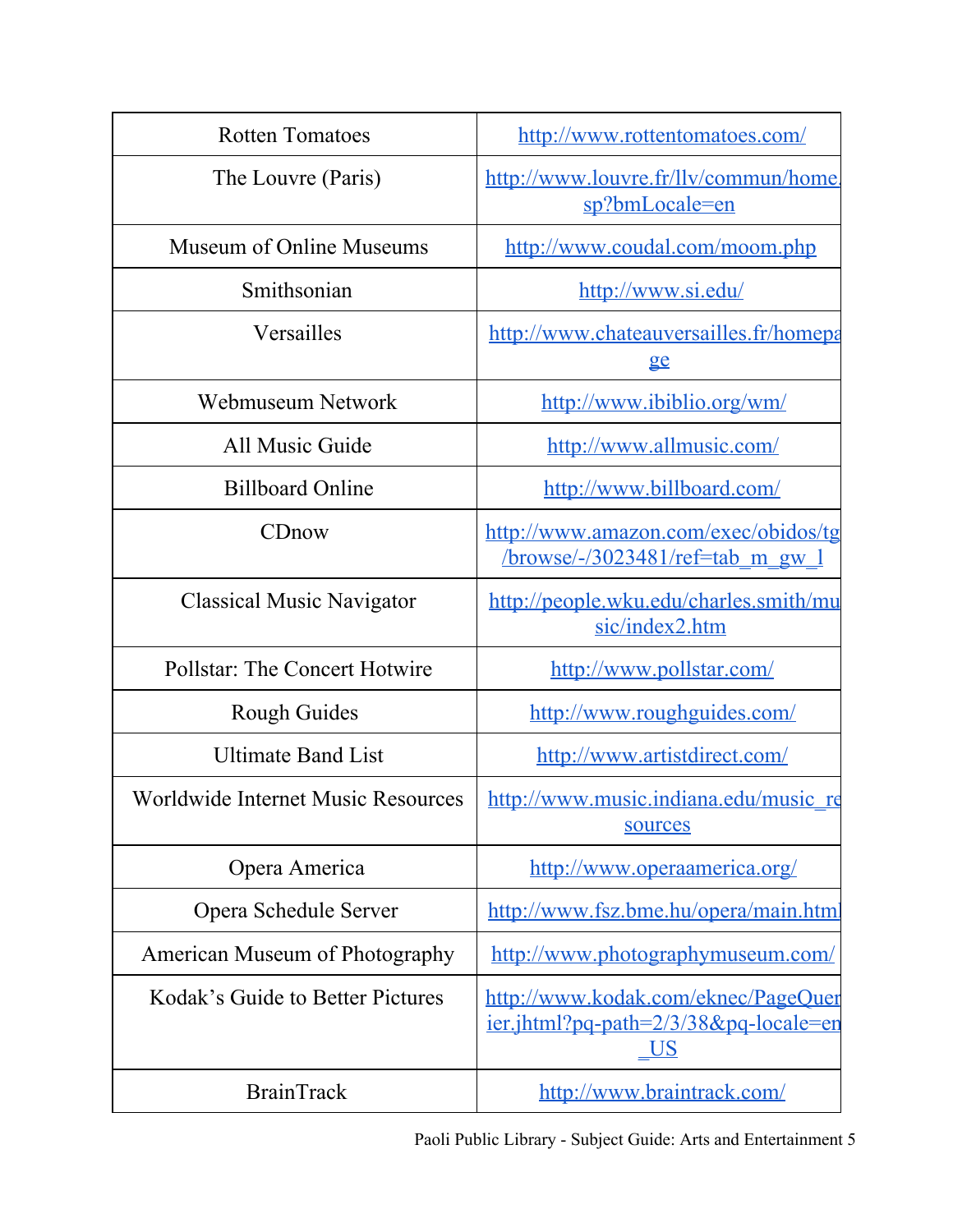| Inter-Play                             | http://www.lib.pdx.edu/systems/interpla<br>Y         |
|----------------------------------------|------------------------------------------------------|
| Playbill Online                        | http://www.playbill.com/index.php                    |
| Americans for the Arts                 | http://www.artsusa.org/                              |
| Art Alliance of Indiana                | http://www.artsalliancein.org/                       |
| Arts and Entertainment in Indiana      | http://www.visitindiana.net/arts.html                |
| Arts Council of Indianapolis           | http://www.artscouncilofindianapolis.or<br><u>g/</u> |
| Ball State University Department of Ar | http://www.bsu.edu/art/                              |
| <b>Bloomington Area Arts Council</b>   | http://www.artlives.org/                             |
| Central Indiana Artists, Inc.          | http://www.centralindianaartists.com/                |
| Depauw University Art Department       | http://www.depauw.edu/acad/art/                      |
| Eiteljorg Museum                       | http://www.eiteljorg.org/                            |
| <b>Getty Museum</b>                    | http://www.getty.edu/                                |
| Hoosier Salon                          | http://www.hoosiersalon.org/                         |
| Goshen College Art Department          | http://www.goshen.edu/art/DeptPgs/Art<br>DHome.htm   |
| Herron School of Art (IUPUI)           | http://www.herron.jupui.edu/                         |
| Huntington College of Visual Arts      | http://www.huntington.edu/art/                       |
| <b>Imagination Factory</b>             | http://www.kid-at-art.com/                           |
| <b>Indy Arts</b>                       | http://indyarts.org/                                 |
| <b>Indiana Museums</b>                 | http://www.indianamuseums.org/                       |
| Indiana State Museum                   | http://www.in.gov/ism/                               |
| Indiana State University Department of | http://www.indstate.edu/art-dept/                    |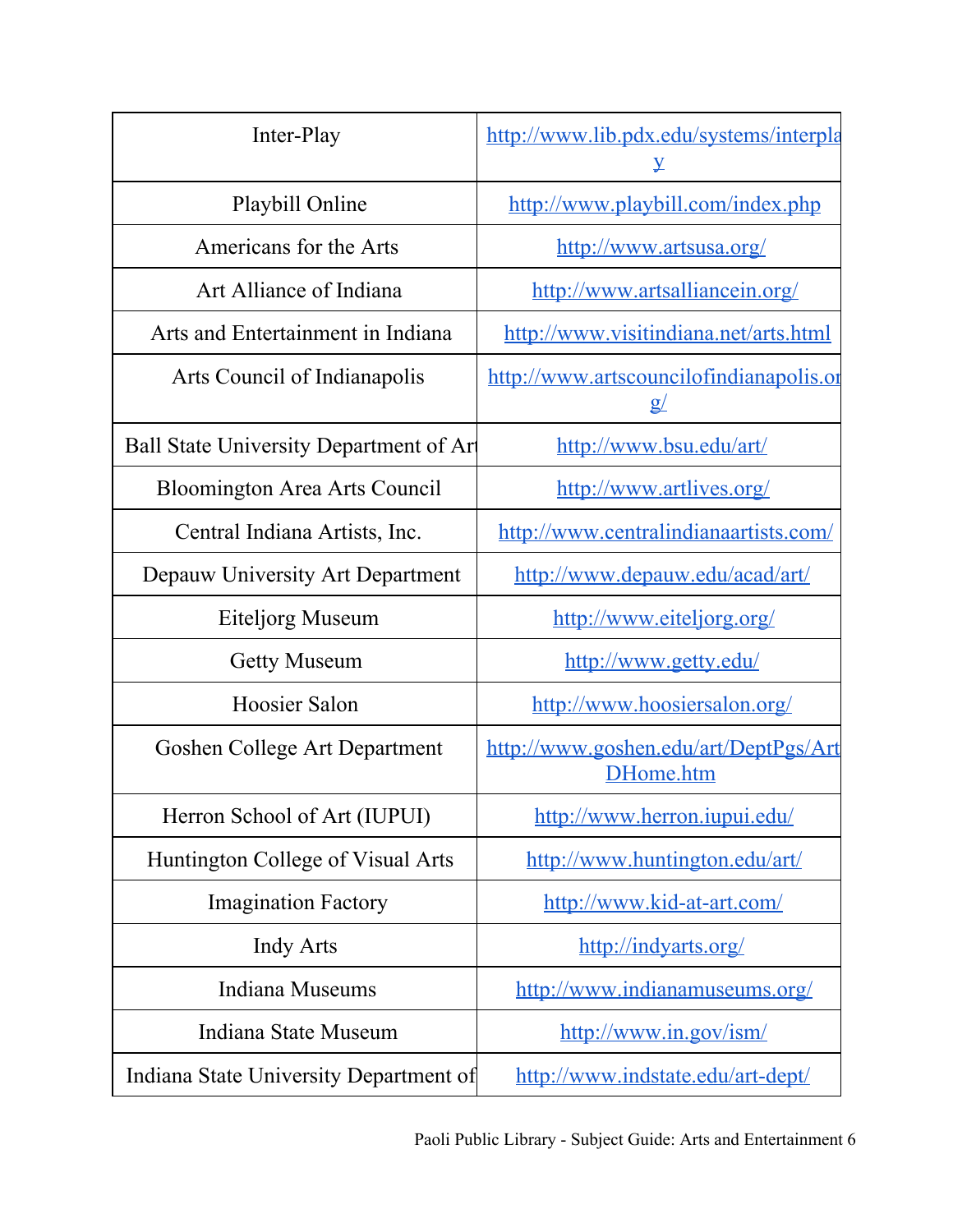| Art                                                          |                                                          |
|--------------------------------------------------------------|----------------------------------------------------------|
| Indiana Traditional Arts Center                              | http://www.indianatraditionalarts.org/                   |
| Indiana University Bloomington Arts<br>and Entertainment     | http://www.iub.edu/arts/                                 |
| Indianapolis Arts Center                                     | http://www.indplsartcenter.org/                          |
| Indianapolis Museum of Contemporary<br>Art                   | http://www.indymoca.org/                                 |
| International Center for Photography                         | http://www.icp.org/                                      |
| Library of Congress: Prints and<br>Photographs               | http://lcweb2.loc.gov/pp/pphome.html                     |
| National Endowment for the Arts                              | http://www.nea.gov/                                      |
| National Gallery of Art                                      | http://www.nga.gov/                                      |
| Purdue University Division of Art and<br>Design              | http://www.cla.purdue.edu/academic/vp<br>a/ad/arted/     |
| Storytelling Arts of Indiana                                 | http://www.storytellingarts.org/                         |
| University of Evansville Department of<br>Art                | http://www.evansville.edu/majors/art/                    |
| University of Michigan: Mother of All<br>Art and Art History | http://www.art-design.umich.edu/mothe<br>$\underline{r}$ |
| University of Notre Dame: Art, Art<br>History & Design       | http://www.nd.edu/~art/                                  |
| Virtual Library Museums in the USA                           | http://museumca.org/usa/                                 |
| Web Gallery of Art                                           | http://www.wga.hu/index.html                             |
| <b>Wet Canvas</b>                                            | http://www.wetcanvas.com/                                |
| Whitney Museum of Art                                        | http://whitney.org/                                      |